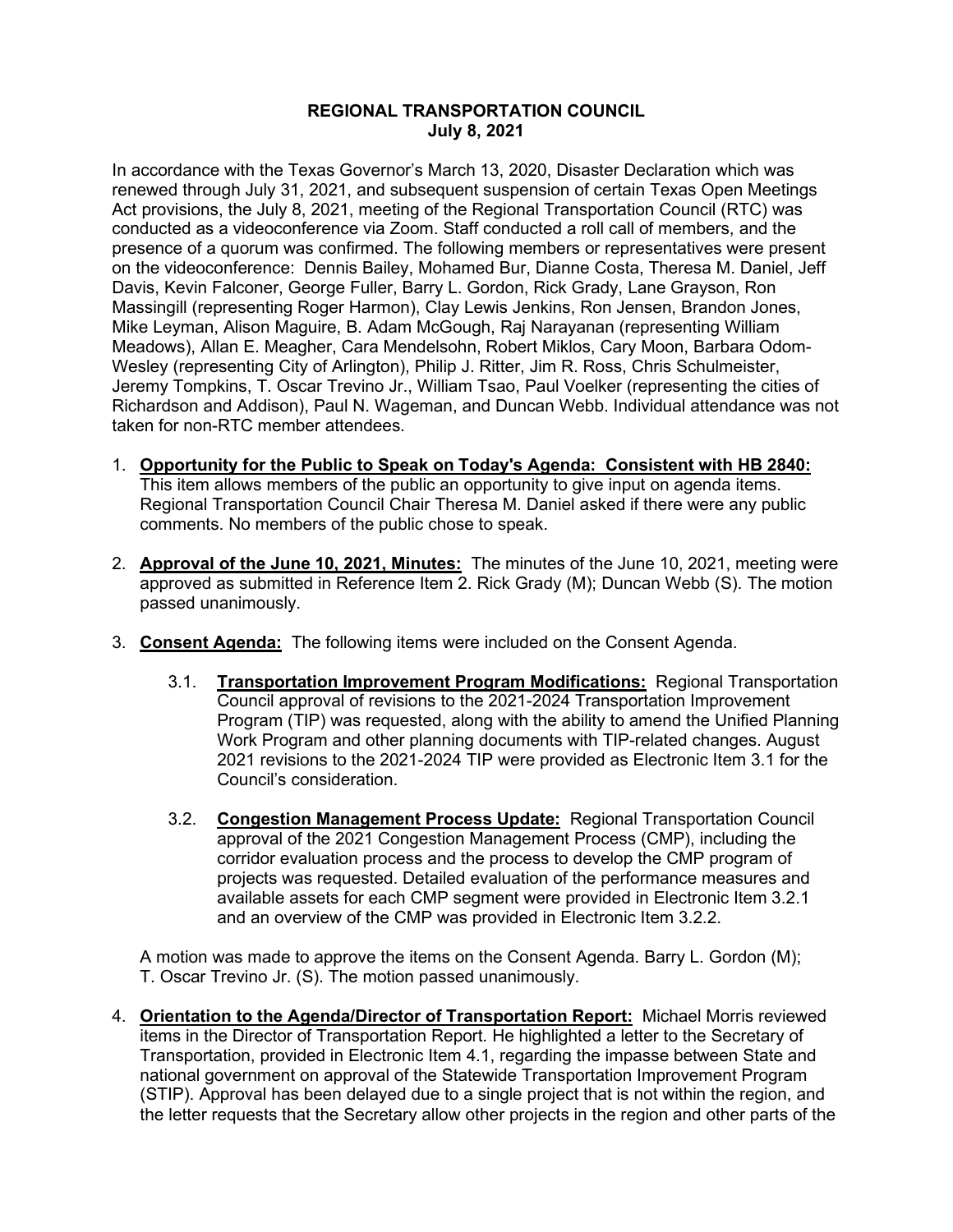state proceed. In addition, Mr. Morris noted that Regional Transportation Council (RTC) Chair Theresa M. Daniel had approved events for the August 12, 2021, RTC meeting at the Irving Convention Center. The RTC business meeting will be held at 1:00 pm, lunch for RTC members at 12:00 pm, and RTC New Member Orientation open to all RTC members at 9:45 am. In addition, he thanked RTC members who participated in the Federal Certification Review held June 14-16, 2021. Mr. Morris also provided an update related to transportation commitments associated with the location of Uber Headquarters in the City of Dallas. Uber has decided to locate a smaller headquarters than originally planned in Dallas and has withdrawn its request of tax subsidies from State, county, and city government. Uber has also contacted the North Central Texas Council of Governments (NCTCOG) indicating that Uber no longer required the \$10-15 million commitment made by the RTC. Mr. Morris noted that the proposed improvements included sidewalks, safer crosswalks, and new technology parking lots are the types of improvements that should be funded in the region and proposed that the RTC stay firm to its original commitments made to the City of Dallas and Uber. Also highlighted was the revenue sharing discussion between the Texas Department of Transportation and Cintra on improvements in the IH 635E/IH 35 Interchange. Upfront and annual payments were discussed, with funds provided to the eastern subregion since the subregion was the source of the revenue used for improvements. Staff will bring back a future proposal for use of the revenue. Mr. Morris thanked staff who worked on the performance metrics provided to members monthly in response to COVID. Details were provided in Electronic Item 4.3. He noted staff will continue to monitor transit ridership and work with transit partners on efforts to increase ridership. Information regarding the third round of the Blue-Green-Grey funding initiative was provided in Electronic Item 4.4. The deadline for Requests for Proposals is Friday, August 13, 2021, 5:00 pm. The status of Texas Volkswagen Environmental Mitigation Program funding was provided in Electronic Item 4.5. He noted that staff would present information on the latest strategy moving forward at the August 12 RTC meeting. Current Dallas-Fort Worth Clean Cities events were provided at [https://www.dfwcleancities.org/dfw-clean-cities-meetings,](https://www.dfwcleancities.org/dfw-clean-cities-meetings) and current air quality funding opportunities for vehicles were provided at [https://www.nctcog.org/trans/quality/air/funding](https://www.nctcog.org/trans/quality/air/funding-and-resources)[and-resources.](https://www.nctcog.org/trans/quality/air/funding-and-resources) Electronic Item 4.6 contained information from the current ozone season report. Mr. Morris also discussed the importance of safety on the transportation system and a potential statewide partnership. Additional information will be provided to members in the future. Information from the 2020 Transportation Safety Performance Measures Report was included in Electronic Item 4.7 and Electronic Item 4.8. The 2020 Travel Demand Management Performance Report was available at [https://www.nctcog.org/trans/manage/tdm/tdm-performance-measures.](https://www.nctcog.org/trans/manage/tdm/tdm-performance-measures) Also included in the Director of Transportation Report was correspondence about World Cup 2026 provided in Electronic Item 4.9, and information regarding the Access North Texas 2022 Plan Update, provided in Electronic Item 4.10 and also available online at [www.accessnorthtexas.org.](http://www.accessnorthtexas.org/) Electronic Item 4.11 contained June online input opportunity minutes. The Public Comments Report was provided in Electronic Item 4.12, recent new articles in Electronic Item 4.13, and recent press releases in Electronic Item 4.14. Also noted was the latest publication of

Progress North Texas, which will be provided to members in print at a future RTC meeting. Mr. Morris highlighted correspondence to members of the Texas Transportation Commission requesting assistance to achieve implementation of Interstate Highway (IH) 35E-Phase 2 and the North Tarrant Express (NTE) projects. These are phased constructed projects and from a policy standpoint, there are two major things at risk. From a State perspective, the government operated in good faith to get right-of-way for these projects, which was laid out for the full projects during the first phases. In addition, under the federal process for which the RTC is responsible, the projects are critical to the implementation of the region's Congestion Management Process, air quality conformity, and safety. A copy of the proposed correspondence was provided in Electronic Item 4.2. A motion was made to approve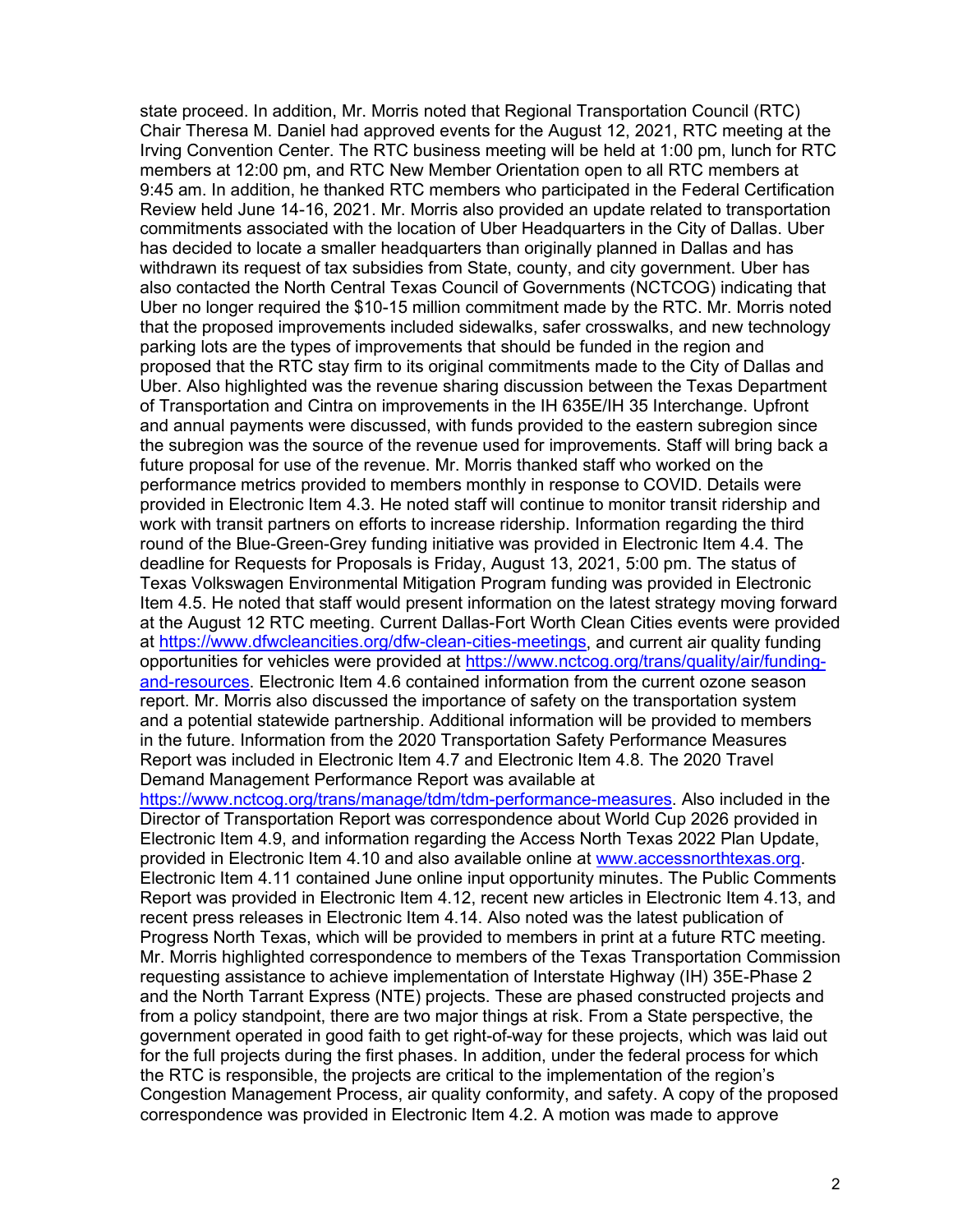correspondence from the Regional Transportation Council to the Texas Transportation Commission requesting approval of IH 35E-Phase 2 and the North Tarrant Express projects provided in Electronic Item 4.2. Duncan Webb (M); Dianne Costa (S). Theresa Daniel, Cary Moon, and Mohamed Bur (TxDOT Dallas) abstained. A representative from TxDOT Fort Worth was not in attendance. The motion passed.

5. **FY2022 and FY2023 Unified Planning Work Program:** Vickie Alexander presented the proposed FY2022 and FY2023 Unified Planning Work Program for Regional Transportation Planning. The document represents work planned from October 1, 2021, to September 30, 2023, to be conducted by the North Central Texas Council of Governments (NCTCOG) staff utilizing federal Transportation Planning Funds (TPF) and other funding sources, and is one of the five federally required planning documents as part of the responsibilities of the metropolitan planning organization (MPO). Ms. Alexander highlighted the planning process and noted that Appendix H of the Work Program contains a Continuing Memorandum of Understanding among the MPO, the Texas Department of Transportation, public transportation operators, and other transportation agencies. The agreement documents the cooperative, performance-based planning and programming process with partner agencies in the Dallas-Fort Worth region, and also includes the cities of Arlington, Grand Prairie, McKinney and Mesquite as direct recipients of Federal Transit Administration (FTA) funds for the operation of the transportation services they provide. It was noted there is no term associated with the agreement, and that it is revisited only if the roles and responsibilities of the participating parties change. Ms. Alexander reviewed the format of the UPWP document that includes five major tasks: 1) Administration and Management, 2) Transportation Data Development and Maintenance, 3) Short-Range Planning and Programming, and Air Quality and Transit Operations, 4) Metropolitan Transportation Plan, and 5) Special Studies and System Operation. Within these five tasks are several subtasks containing numerous projects. In addition to activities carried out using Transportation Planning Funds, NCTCOG also includes in the document work activities carried out through other funding sources such the US Department of Transportation, Environmental Protection Agency, Texas Department of Transportation (TxDOT), Texas Commission on Environmental Quality, as well as numerous local sources. Major planning initiatives contained in the proposed document were highlighted, including an update to Mobility 2045, development of the 2023-2026 Transportation Improvement Program, associated air quality conformity analysis, transit asset management, data collection/travel model enhancements, advancement of technology (autonomous and connected vehicles, high-speed passenger transportation, people-mover systems, etc.), freight planning, and development of a Regional Railroad Information System. Other initiatives include integrated planning for transportation and stormwater management, case studies of mixed-use developments, process to determine return on investment of transportation infrastructure, comprehensive transit studies, bicycle/pedestrian plans, corridor/area studies, development of a Regional Greenhouse Gas Emissions inventory, support for military installations, and continued emphasis on performance-based planning. Also provided was a summary of the federal Transportation Planning Funds for the FY2022 and FY2023 UPWP. Staff anticipates approximately \$6.2 million in Federal Transit Administration 5303 funds, approximately \$16.9 million in Federal Highway Administration PL funds, and approximately \$4.7 million in FY2021 carryover funds. The total amount of Transportation Planning Funds anticipated to be available for the FY2022 and FY2023 UPWP is approximately \$28 million. Through the projects programmed in in the Work Program, about \$25.1 million dollars have been programmed resulting in an anticipated carry over balance into FY2024 of around \$2.7 million. She noted that funding amounts could vary as a result of federal authorizing legislation scheduled to expire in September 2021. Since exact allocations are unknown, staff will bring back updates to the Regional Transportation Council (RTC) for approval. In addition, she noted development of the Work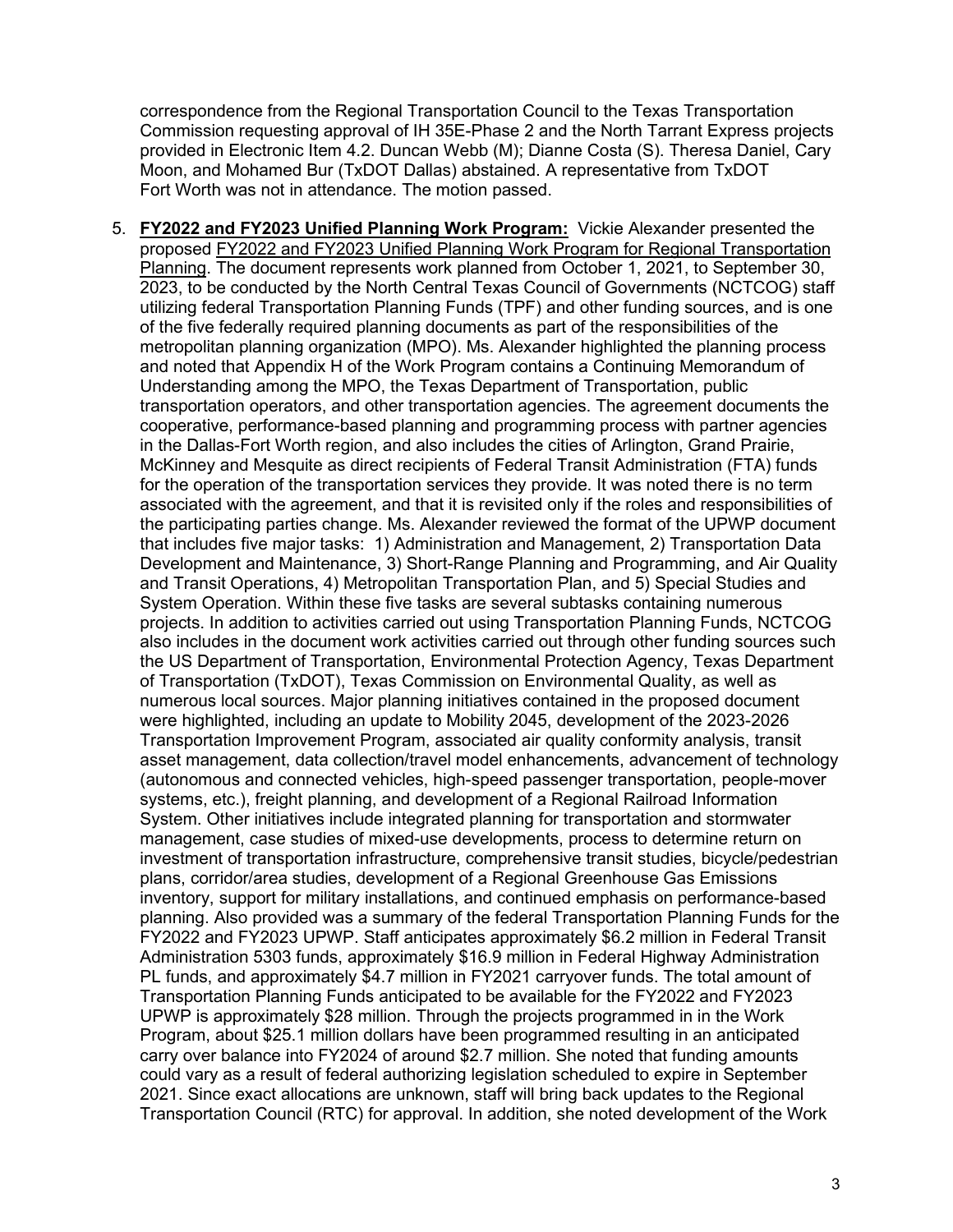Program budget was ahead of the Agency's budget schedule so carry over funding totals or programing amounts could change as approval of the Agency's budget moves forward. In addition to TPF, other funding sources were highlighted. It was noted that approximately \$169 million in funding is passed through NCTCOG to transportation partners for programs such as the Dallas Area Rapid Transit Vanpool Program or subrecipients in transit and air quality programs. The schedule for this effort was reviewed, which began in February 2021 when requests for NCTCOG assistance were sent to local agencies. A draft of the document was provided to Texas Department of Transportation and posted online at [www.nctcog.org/trans/study/unified-planning-work-program](http://www.nctcog.org/trans/study/unified-planning-work-program) for review and comment, and a printed copy of the document was available to members upon request. Additional information on the development of the Work Program was provided in Electronic Item 5.2. If approved, the final document will be due to TxDOT July 30, 2021. Ms. Alexander reviewed the action requested of the Council. As part of the action, she requested reaffirmation of the Unified Planning Work Program policies provided in Electronic Item 5.1. These policies guide the allocation of federal Transportation Planning Funds. In addition, a draft RTC resolution supporting approval of the Work Program was provided in Electronic Item 5.3 for the Council's consideration. RTC Chair Theresa Daniel noted that the funding summary was helpful and allows members to better understand the variety of the source of funds, as well as the associated flexibility and challenges. A motion was made to approve the FY2022 and FY2023 Unified Planning Work Program for Regional Transportation Planning, including the resolution in Electronic Item 5.3, as well as reaffirmation of the Unified Planning Work Program Policies contained in Exhibit I-8 of the Work Program which were provided in Electronic Item 5.1 of the meeting materials. The Council's action also included approval for staff to administratively amend the Transportation Improvement Program and other administrative/planning documents, as appropriate, to reflect the approved projects contained in the Work Program. Dianne Costa (M); Rick Grady (S). The motion passed unanimously.

6. **2022 Unified Transportation Program and Regional 10-Year Plan Update:** Christie Gotti presented the latest project listings for the Regional 10-Year Plan Update and its inclusion in the 2022 Unified Transportation Program (UTP). The Regional 10-Year Plan was originally approved by the Regional Transportation Council (RTC) as the region's response to Texas House Bill (HB) 20 that requires metropolitan planning organizations to develop 10-year plans using performance-based planning and project selection methods. The plan includes projects funded specifically with funded with Category 2 (MPO selected), Category 4 (TxDOT district), and Category 12 (TTC) funds. Since initial approval in 2016, North Central Texas Council of Governments (NCTCOG) staff have brought annual updates to the plan in conjunction with the development of the Texas Department of Transportation's UTP. The process to develop the draft project listings was highlighted, which was provided in Electronic Item 6.1. Proposed new projects were scored using the same process used in previous years, which was provided in Electronic Item 6.3. Principles for the development of the Regional 10-Year Plan were also highlighted. Details were provided in Electronic Item 6.2. She noted there were insufficient Category 2 or and Category 4 revenues to refund any previously unfunded projects, and that staff would continue to focus on those projects as it works through the next iteration of the Regional 10-Year Plan. She also noted historical allocations for each of the funding categories back to the 2017 UTP, and that the draft 2022 UTP was expected to be released soon by TxDOT which would provide information on the total Category 12 funds to be allocated for the region. Ms. Gotti also presented a Surface Transportation Block Grant Program (STBG)/Category 2 funding exchange being proposed to help quickly reduce the region's large carryover balance of STBG funds. US 287 and Loop 9 will be advancing in 2021 and total approximately \$141 million in Category 2 funds that could be swapped with STBG funds. For the Loop 9 project, cost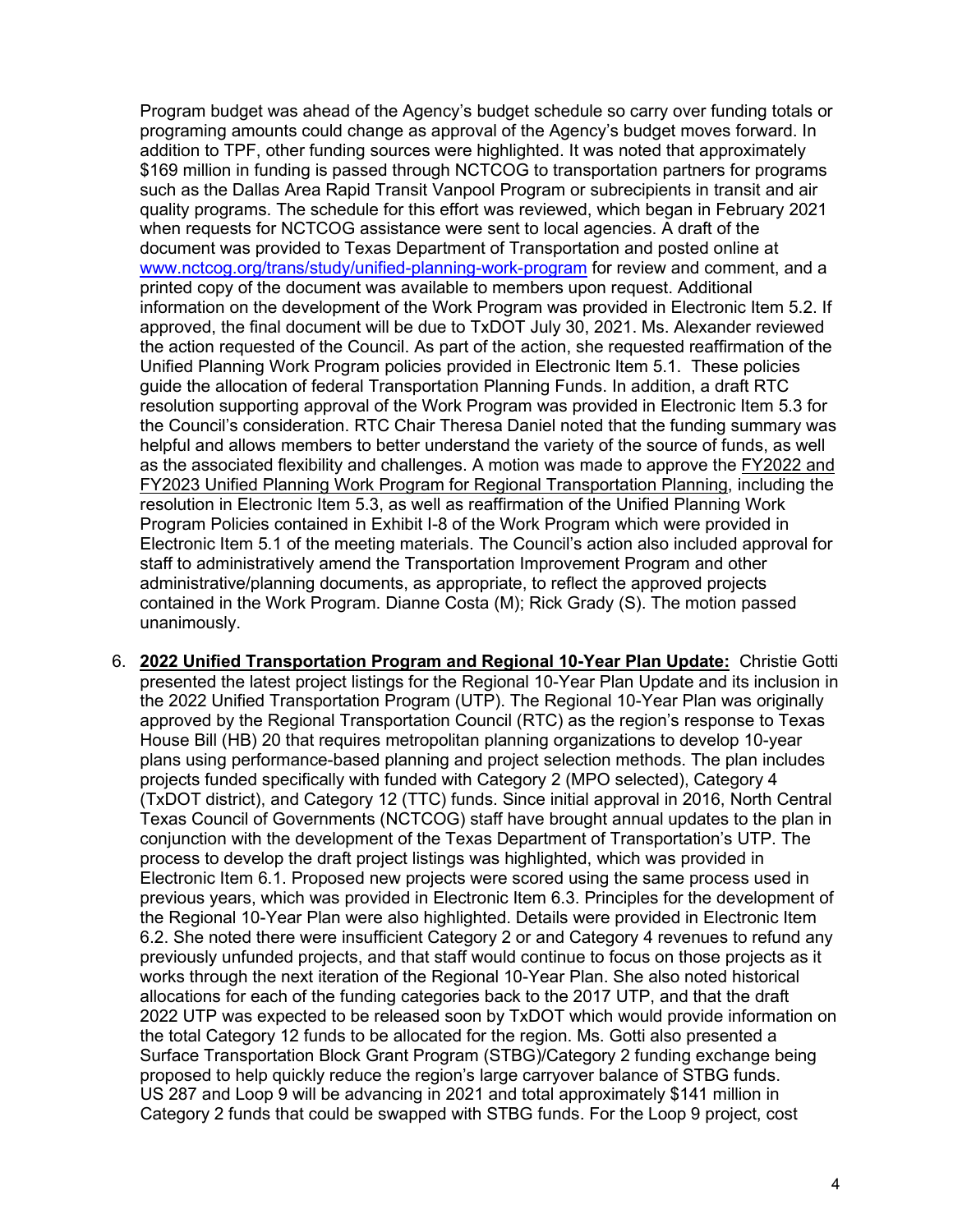estimates have come in substantially lower having added benefit. Mohamed Bur, TxDOT Dallas, noted funding available for the project totaled \$124 million and that the price was bid at \$78 million, leaving over \$40 million available for projects elsewhere in the eastern subregion. Ms. Gotti noted that a proposal will be brought back at a later time with specific projects on which to program the freed-up Category 2 funds. Maps showing approved and proposed projects in the Regional 10-Year Plan and their current status were highlighted, and it was noted that the map only included projects funded through the Regional 10-Year Plan. Staff will bring back to the Council a more comprehensive view of what is under construction across the region and in all funding programs, as well as the status of projects (including those that have been completed). The timeline for the 10-Year Plan effort was reviewed. She noted TxDOT public meetings for the 2022 UTP were scheduled for June/July 2021, and that Texas Transportation Commission approval of the 2022 UTP was anticipated in August 2021. Once staff has been formally notified of Category 12 projects funded in the region, staff will bring back any projects changes to the Surface Transportation Technical Committee and RTC. Rick Grady asked if that map presented was available on the NCTCOG website and if it was interactive. Ms. Gotti noted the map is available on the website, but is not interactive. She added there is an interactive map on the website that is a more comprehensive version and includes every active project. Members can click on individual segments and receive a full project profile. She noted staff would provide members a link to the web page. Michael Morris noted that staff will bring back a comprehensive list of active projects at a future meeting. Barbara Odom-Wesley asked for more information about the scoring process for Regional 10-Year Plan projects, provided in Electronic Item 6.3. Ms. Gotti noted it was a multi-tiered process in which projects are initially screened to determine if the project is in the first ten years of the Mobility Plan. Projects are then scored based on various factors to create a subset of projects that are prioritized based on the status of environmental clearance and when the project is expected to be let. Ms. Odom-Wesley asked if there were any projects that did not make it through the scoring and as a result will not move forward. Michael Morris noted that there are instances in which projects do not move forward and that staff will bring back to the Council the process for project selection in the Mobility Plan so members have the benefit of seeing how the process begins. A motion was made to approve the 2021 Regional 10-Year Plan project listing provided in Electronic Item 6.1, the proposed Category 2/STBG funding exchanges detailed in Electronic Item 6.2, and to also direct staff to administratively amend the Transportation Improvement Program/Statewide Transportation Improvement Program and other planning/administrative documents in incorporate changes. Rick Grady (M); Barbara Odom-Wesley(S). The motioned passed unanimously.

7. **Dallas-Fort Worth High-Speed Transportation Connections Study:** Brendon Wheeler presented recommendations from the Phase 1 effort for the Dallas to Fort Worth High-Speed Transportation (DFW HST) Connections Study. As a reminder, the objective of the study is to evaluate high-speed transportation alternatives for both alignments and technology to connect Dallas and Fort Worth to other proposed high-performance passenger systems in the state, as well as to obtain federal environmental approval of the variable alternative as part of Phase 2 efforts. Mr. Wheeler noted the Dallas-Fort Worth (DFW) region has been a national leader in technology advancement, and the high-speed transportation projects in the region provide an opportunity to lead the way in introducing high-speed transportation technology and solidifying DFW as a national transportation hub. With a station in Arlington as a future connection to the Dallas Fort Worth International Airport, DFW has the ability to serve as a gateway to Texas with planned connections to other high-speed systems in the State. The initial set of 43 alignments/corridors for highspeed transportation were highlighted. Through the Phase 1 alternatives analysis, the recommendation was narrowed to IH 30, the straightest alignment between Fort Worth and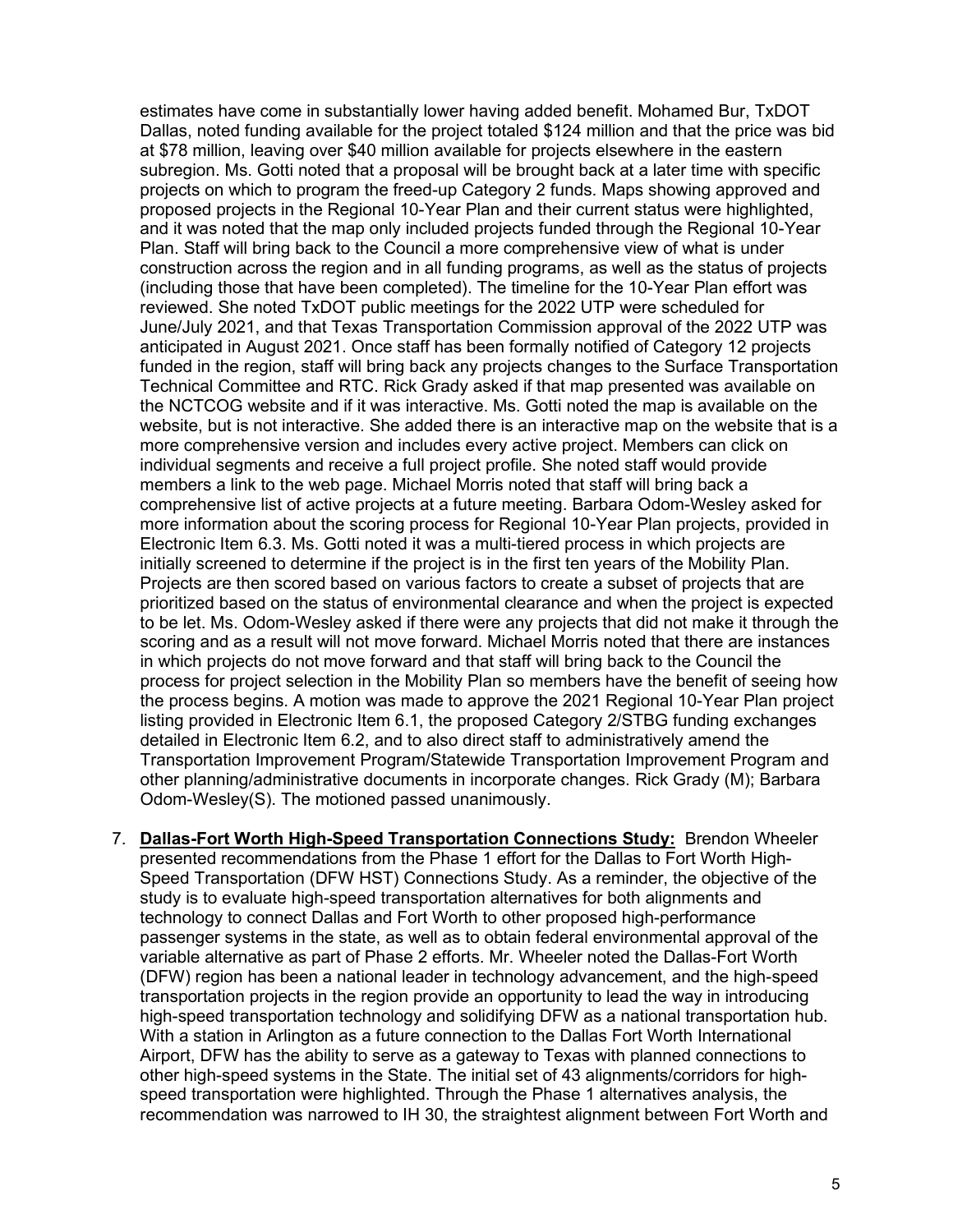Dallas in order to maintain high-speed and keep the facility on an existing transportation corridor as much as possible. The high-speed facility could either be within the IH 30 rightof-way or adjacent to the right-of-way, with the exact alignment to be evaluated in Phase 2 of the study. Staff will continue to work with both the Texas Department of Transportation (TxDOT) districts to refine options on both sections of IH 30. In the west, there may be an opportunity to incorporate the design of the HST system as part of the IH 30 ultimate redesign efforts from Downtown Fort Worth to Cooper Street as an integrated corridor, causing the highway to react to the requirements of a stricter horizontal and vertical curve design for high-speed structures or designing the high-speed facility to be on the periphery of the highway lanes as a shared corridor. In the east between Arlington and Dallas, the highway has already been reconstructed. The project team will continue to review options of sharing the right-of-way without disturbing the existing highway or potentially replacing the managed lanes along IH 30. These considerations will be coordinated with stakeholders, including TxDOT, as part of Phase 2. Mode recommendations from the study were also highlighted and included high-speed rail, a decades-old proven technology, and hyperloop, an innovative and rapidly advancing technology. North Central Texas Council of Governments (NCTCOG) staff believes given the project development timeline, hyperloop technology will have an opportunity to advance to see if it is operational by project implementation. Public and agency engagement efforts were highlighted, including meetings with elected officials, federal agencies, working groups, public engagement, and stakeholder meetings. Comments received to date have expressed general support for the IH 30 alignments, support for both hyperloop and high-speed rail, questions on the connectivity with Dallas to Houston high speed rail, and questions related to alignment and station location specifics. The questions and comments were geared towards details of the project which staff believes shows support of the concept thus far. Mr. Wheeler also provide an overview of Phase 2 activities. During Phase 2, preliminary engineering activities will be conducted, as well a National Environmental Policy Act (NEPA) effort that will result in a Record of Decision or Finding Of No Significant Impact for the project. Staff will be coordinating with federal partners on how to structure the process if moving forward with Phase 2 is approved by the Regional Transportation Council. During Phase 2, staff will also continue coordination with TxDOT, local governments, and stakeholders throughout the process which is expected to last approximately two years. He noted that requested action by the Committee included consideration of a draft RTC policy, provided in Electronic Item 6.1, to support advancing the Dallas-Fort Worth High-Speed Transportation Connections Study into Phase 2. The schedule for this effort was highlighted and details were included in Electronic Item 6.2. Todd Plesko noted the one-seat-ride policy and asked if that referred to the connection with the Dallas to Houston project, or the stations in the Dallas to Fort Worth project. He specifically asked for clarification of a one-seat-ride if hyperloop was the selected technology. Michael Morris noted if high-speed rail were selected as the technology for both the Dallas to Houston and Dallas to Fort Worth projects, the desire is a one-seatride for seamless connection. If hyperloop were the selected technology, then by definition a one-seat-ride is not possible. The previous one-seat-ride position of the Regional Transportation Council (RTC) is being reiterated in order that the Phase 1 recommendations not conflict with the previous RTC action. The policy reaffirms the previous RTC position for the three-station concept and a one-seat-ride. A motion was made to recommend Regional Transportation Council (RTC) adoption of P21-01, Policy Support to Advance the Dallas-Fort Worth High-Speed Transportation Connections Study into Phase 2, which provides continued support of Mobility 2045 plan policies for the 3-station concept and a one-seatride. The policy also directs staff to proceed with Phase 1 recommendations for alignments and modes, coordinate with federal partners to determine the appropriate path forward into National Environmental Policy Act efforts with advancing technology, continue coordination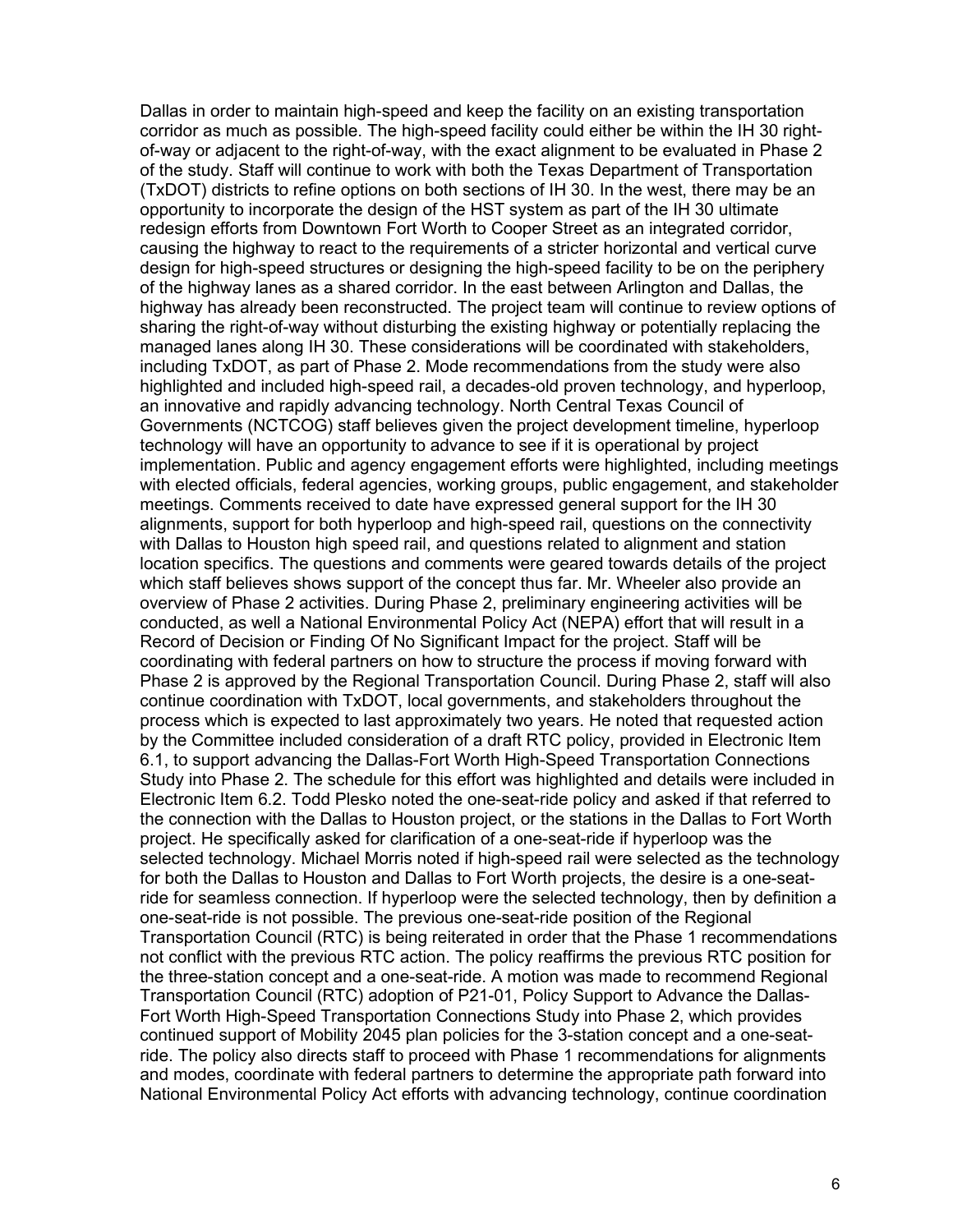with TxDOT and local governments in Phase 2, and integrate alignment and mode recommendations into other planning activities. Eric Fladager (M); Stanford Lynch (S). The motion passed unanimously.

- 8. **Automated Vehicles 2.2/2.3 Program: Approval of Proposed Projects:** Thomas Bamonte presented projects proposed for funding under the consolidated Automated Vehicles (AV) 2.2/2.3 Program. In 2018, with Regional Transportation Council (RTC) approval of the AV 2.2/2.3 Program, the Dallas-Fort Worth region became the nation's first Metropolitan Planning Organization with an AV program. This positioned the region for State and national leadership and helped attract AV companies to locate in the region. Projects proposed for funding will help build the nation's first regional AV program that covers multiple types of automated vehicles and will explore use cases moving people, freight, and data. In addition, the RTC has stated the importance of preparing a workforce for new AV technologies so proposed projects include a workforce development component to train the next generation workforce for AV technologies. Recognizing that vehicles and infrastructure work together, proposed projects also address both components. In addition, equity of project locations and economic development have been considered. He noted North Central Texas Council of Governments will continue to provide support for project sponsors and work to find opportunities to pool resources and best practices. Barry L. Gordon asked when moving freight by AV, specifically 18 wheelers, if there were any projects specific to the inland port in Dallas. Mr. Bamonte noted automated freight vehicles were currently serving the IH 45 corridor, which is adjacent to the inland port and that the area is key to building out the AV freight network in the region. A motion was made to approve the proposed projects for the Automated Vehicles 2.2/2.3 Program summarized in Electronic Item 8, and to also authorize staff to take all necessary and appropriate steps to administratively advance the projects including making any necessary changes to Transportation Development Credit or match requirements as may be required, and to provide the technical support to the local partners implementing the projects. Paul Voelker (M); George Fuller (S). The motion passed unanimously.
- 9. **2021 Rebuilding American Infrastructure with Sustainability and Equity Discretionary Grant Program:** Jeff Neal presented an overview of the recommended projects to be submitted for the Fiscal Year 2021 Rebuilding American Infrastructure with Sustainability and Equity (RAISE) Discretionary Grant Program. Details of the grant program were highlighted, including available funding and application requirements that were detailed in the Notice of Funding Opportunity, provided in Electronic Item 9.1. Grant awards are expected to be announced by the end of November 2021. He noted merit criteria for the RAISE Discretionary Grant Program includes considerations related to sustainability, equity, and quality of life, and proposed projects meet the additional considerations. The first proposed project was to advance the next phase of the North Tarrant Express (NTE) on Interstate Highway (IH) 820/State Highway (SH) 183 "NexTE" Phase from the SH 360 Interchange east to Story Road in Irving. Proposed improvements will include the addition of managed and general-purpose lanes; improved general purpose interchanges and ramps; bicycle/pedestrian accommodations; reconstruction of Belt Line Road to allow for surplus right-of-way conversion into usable open spaces; and corridor-targeted expansion of GoCarma and TryParkingIt incentives to stimulate business activity and reduce user costs. A total of \$25 million in RAISE grant funds will be requested and if awarded, combined with private-sector financing. The next proposed project was a 2.1-mile extension of the TEXRail commuter rail line from the Fort Worth TP&P Station to new Near Southside Station near Baylor Scott & White Hospital. The project will include replacement of rail structure that will accommodate track alignment and provide for the TEXRail extension to the south adjacent to the existing Union Pacific and Fort Worth & Western railroad corridors. Proposed grant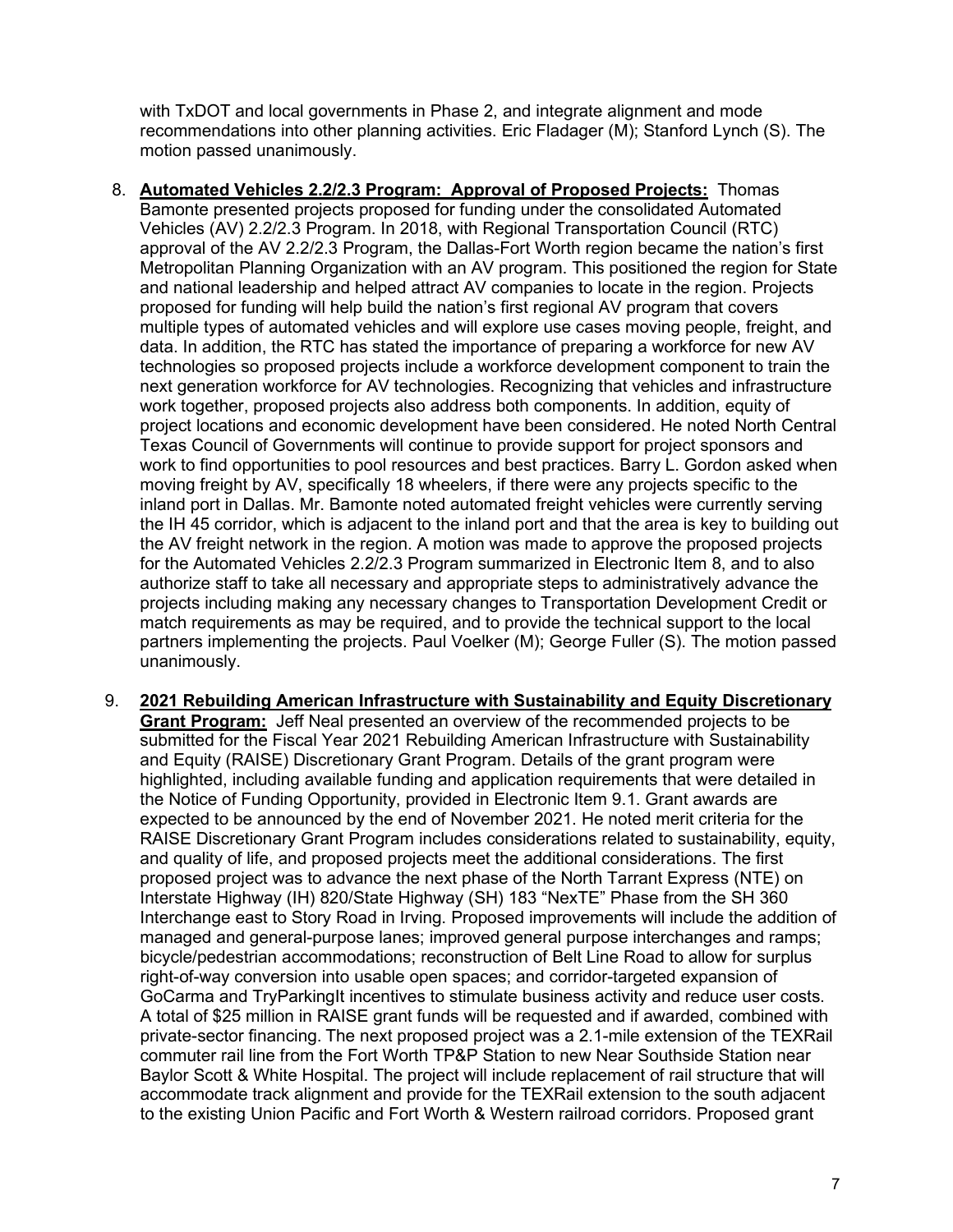funds requested was \$25 million. In addition, staff proposed to utilize \$38.9 million remaining from the Federal Transit Administration grant to construct the original corridor from downtown Fort Worth to the Dallas Fort Worth International Airport. The final proposed project was Enhancing Mobility within the Southern Dallas Inland Port. The project was previously submitted for other grant opportunities and project elements. Project details include expanded transit service using electric vehicles for STAR Transit in southern Dallas, Kaufman, and Rockwall counties, pedestrian improvements in the vicinity of the Veterans Affairs (VA) Medical Center and the adjacent DART light-rail station, as well as traffic intersection improvements along various arterials will enhance accessibility to employment, healthcare, and education facilities in southern Dallas and Dallas County. Proposed grant funds requested was \$10.2 million. Details were provided in Electronic Item 9.2. The timeline for this effort was reviewed. A motion was made to approve the proposed projects to submit for funding consideration through the Fiscal Year 2021 Rebuilding American Infrastructure with Sustainability and Equity Discretionary Grant Program. Action also included approval for staff to administratively amend the Transportation Improvement Program, the Statewide Transportation Improvement Program, and other planning/administration documents to include proposed projects, if selected for a grant award. Dianne Costa (M); Jeremy Tompkins (S). The motion passed unanimously.

10. **2023-2026 Transportation Improvement Program Development:** Brian Dell provided an overview of the 2023-2026 Transportation Improvement Program (TIP) development process, expectations, and upcoming meetings. The TIP is the federal and State mandated inventory of transportation projects for the region funded with various local, State, and federal funding sources. Developed every two years, the TIP covers four years of available funding and once approved, is modified on a quarterly basis. The document must be consistent with the region's Metropolitan Transportation Plan and funds the first four years of the plan. Development of the new TIP begins with a review of all existing projects and solicitation of additional locally funded projects with implementing agencies. North Central Texas Council of Governments (NCTCOG) staff develop revised project listings that will be financially constrained against the available estimated revenue in the latest Unified Transportation Program. A Mobility Plan and air quality review will then be conducted, followed by presentation of the draft information to the public, Surface Transportation Technical Committee, and Regional Transportation Council for review and comment. Once approved by the Surface Transportation Technical Committee and the Regional Transportation Council, the final project listing will be submitted to State and federal partners. As part of TIP development, staff will focus on the importance of timely project implementation and will review projects on the Metropolitan Planning Organization Milestone Policy list, and those that are at risk of losing federal funds such as projects on the Federal Highway Administration Inactive List, Preliminary Engineering Audit list, and projects in the Transportation Alternatives or Transportation Alternatives Set Aside Program. Focus will also be given to projects requested to be placed in the first year of the TIP to ensure that schedules for project implementation are realistic. In addition, staff will close out Regional Toll Revenue funded projects as completed and remind project sponsors to adhere to the requirements to provide monthly invoices and progress reports. The proposed timeline for the TIP development process was highlighted. Mr. Dell noted that North Central Texas Council of Governments staff have begun meeting with implementing agencies across the region and will complete data input, financial constraint, and analysis of listings through January 2022. Draft listings will be presented to STTC in February 2022 and to RTC in March 2022, followed by public involvement and action requested at the May 2022 RTC meeting. The final document will be submitted to the Texas Department of Transportation for inclusion in the statewide TIP in summer 2022 with Texas Transportation Commission approval expected in August/September 2022 and federal/State approval in